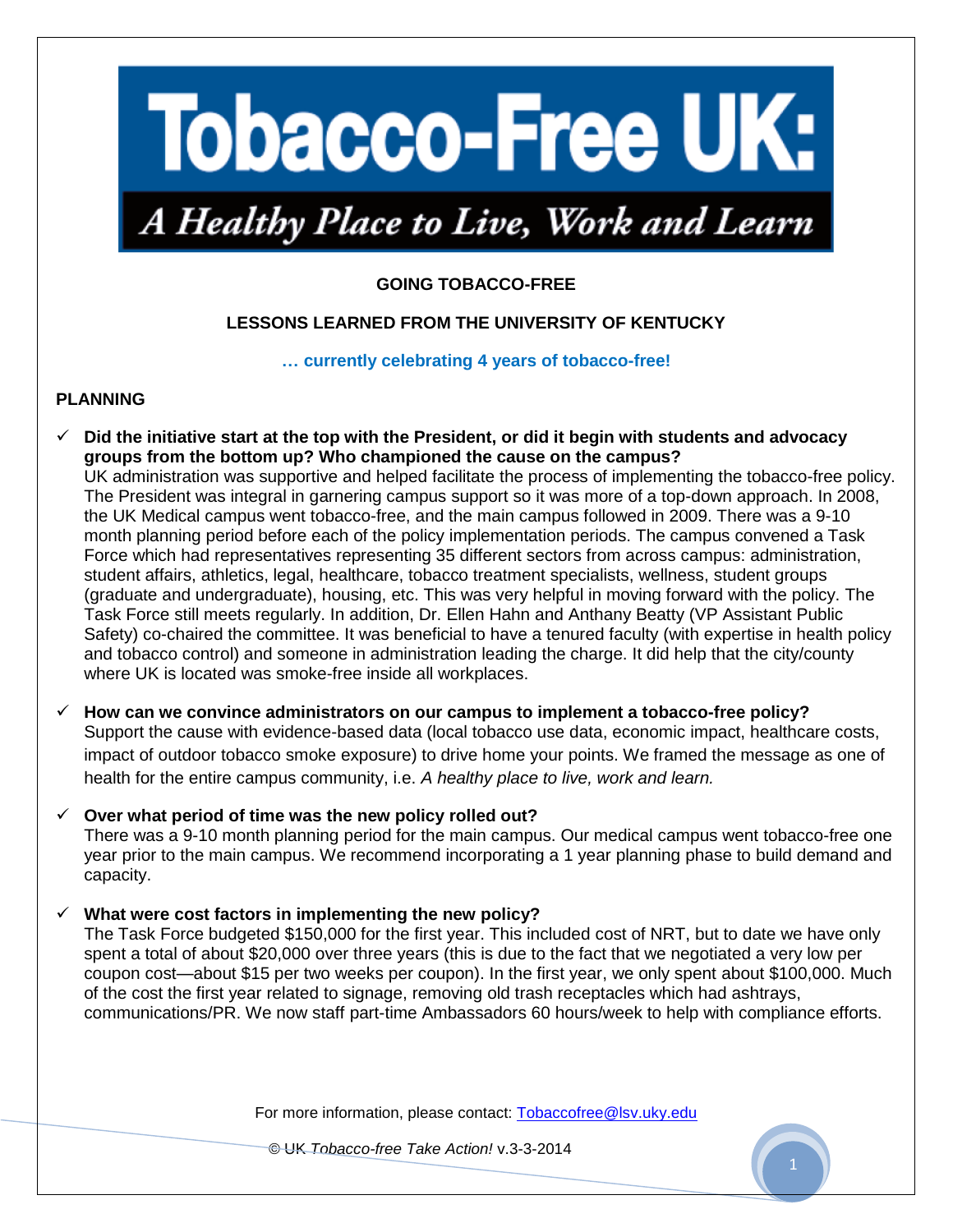## **How did you engage the neighbors whose property edged the campus?**

We had a Good Neighbor committee. We had several forums to invite people in (although they did not come). UK made a commitment to provide signs for organizations that wanted to go tobacco-free along with UK (i.e. UK partner). We had 13 organizations that went along with us. We also bought a "goat" that helps to clean up cigarette butts and made a priority to the neighborhood that we would clean up the butts on adjoining streets/sidewalks.

 **How did you let people know what areas were covered by the tobacco-free policy?**  It is very important to have a comprehensive campus map. The map should show all areas covered by the policy. You will need to work with your university architect. We have also found it helpful to show where NRT is available on our campus.

#### **What about streets/sidewalks that are not university-owned (i.e., state and/or city)?**

We strongly suggest you try and get all streets and sidewalks covered under the policy, regardless of who owns. You can provide rationale that the university cleans the sidewalks when it snows and when leaves are covering them, so the policy should cover those locations. When you have areas not covered by the policy in the middle of campus, it does make compliance more difficult. If you cannot gain support from the city/state, we encourage you to share the message of respecting pedestrians.

#### **Did the Task Force complete a campus petition or survey?**

Yes, prior to implementing the tobacco-free campus policy, a survey was conducted. Results indicated a majority of individuals on campus supported the policy: 64 percent of UK's students, 77 percent of UK's faculty and 63 percent of UK's staff felt positive to very positive about the campus becoming tobacco-free. We do recommend completing this at the beginning of the planning phase to show there is support for such a policy.

For more information, please contact: Tobaccofree@lsv.uky.edu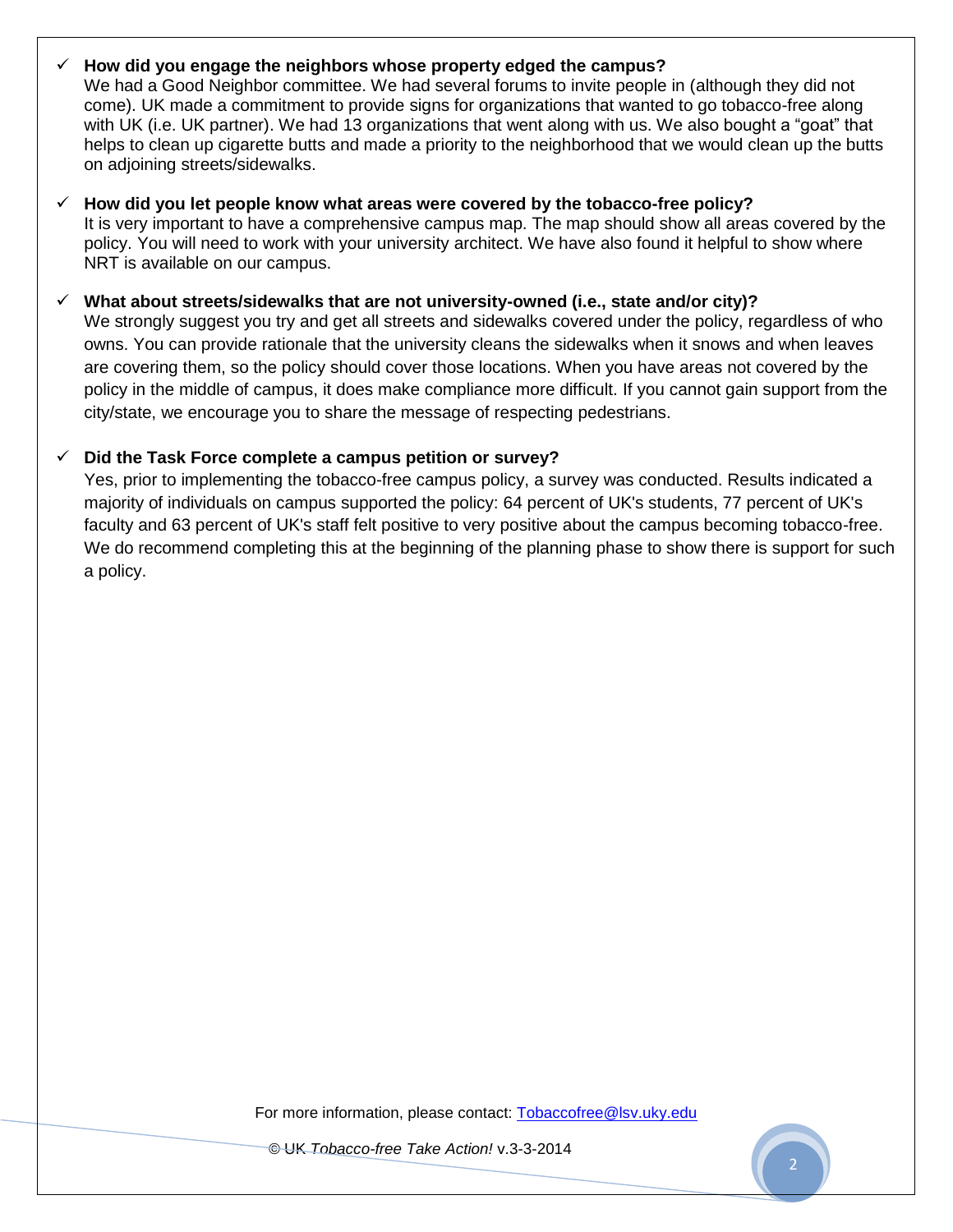#### **IMPLEMENTING**

## **What model can we use to help implement the tobacco-free policy?**

We used the 3Ts of Tobacco-free Policy Implementation. *Tell* about the policy via good signage and integrated, consistent communication. *Treat* tobacco users by providing free NRT and a menu of counseling/behavioral support. *Train* staff and volunteers. More information on this model can be found <http://www.ncbi.nlm.nih.gov/pubmed/22289402>

## **What kind of signage should we use on our campus?**

We found it is important to brand your message. Go back to the goal of your policy and make sure you have consistent messaging. Get the message out in a variety of ways, including permanent signs throughout campus grounds, parking structures, heat transfers on sidewalks, posters, napkin holders, etc.

# **How do we get the message of the tobacco-free policy out?**

Small index cards are a cheap way to remind individuals of the policy. It also enables you to share tobacco treatment resources, direct individuals to the website, and report line. Social media is also an excellent way to share the tobacco-free policy. Student organizations really seem interested in this communication method.

#### **How can we involve students?**

There are many ways to involve students and they should be involved in all phases, including planning, implementing, and compliance efforts. Some examples include: building tobacco-free into the academic curriculum, class projects, service projects, volunteer Ambassadors, etc. It is also important to involve student organizations, including student government.

# **What is the benefit of collaborating with other organizations on campus?**

By collaborating with other campus organizations, you are able to get the message of the tobacco-free policy out in a variety of ways and reach all sectors of the campus. Reinforce your brand. Examples include: health and wellness programming for students, faculty, and staff; orientations; student advising; resident advisor trainings; staff appreciation day; any student organization event; collaborate with those interested in green/sustainability movement.

# **How did you inform International students about this policy?**

We aimed to inform everyone on campus initially with group meetings, presentations, and other awareness efforts. With such growth and turnover in our International programs, we are learning we have a constant need to remind this segment of our campus about the tobacco-free policy. We have included information in their orientation materials, syllabi, and have consistent communications with the Dean and staff about reminders and getting tobacco treatment resources to this population. We also have representatives on the Tobacco-free Task Force.

# **How do you deal with sports arenas used for public concert, events, etc.?**

Make sure you have proper signage everywhere. Also, you need to make sure you work with campus events, athletics, any outside organizations involved to put reminders of the policy in programs, on tickets, etc. Again, consistent messaging is key. We also do training with event personnel and security.

For more information, please contact: Tobaccofree@lsv.uky.edu

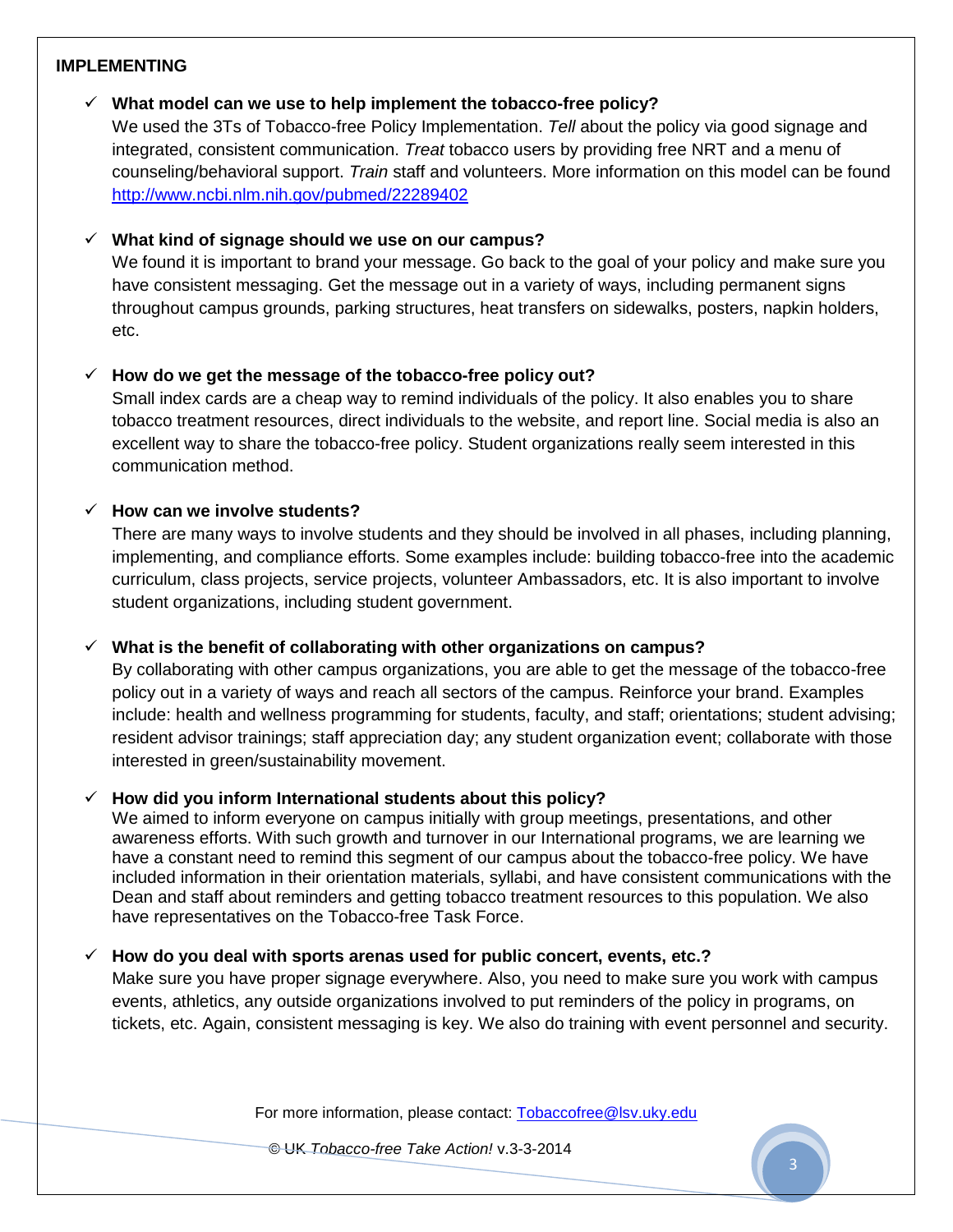#### **What were the critical challenges you have had to address?**

There was very little push back from the campus when the policy was implemented. Much of this had to do with the long planning phase and purposeful efforts to promote the policy. One main challenge is the fact that city and state-owned streets surround and run through our campus so we are not able to enforce the policy on these areas. We do ask that tobacco users *respect* pedestrians, but that is all we can do.

# **COMPLIANCE**

 **What experiences has your campus had with enforcement of the tobacco-free policy?**  The vast majority of individuals on campus support the policy. We still have our hot spots, but we are continually striving to improve compliance. We believe compliance is everyone's business and we train individuals on campus to approach violators of the tobacco-free policy. In spring of 2011, we implemented a *Tobacco-free Take Action!* Ambassador program to help promote compliance efforts across campus. We currently have part-time trained Ambassadors who are out on campus daily. They document observed violators, approach violators, and report violators if appropriate. They also are helping us train others on proper use of scripting when approaching violators. They have been extremely helpful in improving our enforcement efforts. More information can be found on [www.uky.edu/TobaccoFree](http://www.uky.edu/TobaccoFree) We also recommend having an enforcement plan going into policy implementation. Create an environment of compliance. Integrate into corrective procedures you already have on your campus.

**How do you deal with enforcement on city and state owned streets/sidewalks?** 

This has been one of our challenges since we do have city and state owned streets/sidewalks bordering and running through our campus. To be consistent with the goals of our policy, we don't tell individuals where *they can go* to use tobacco products. We frame it as, "XX property ends on XX St. or XX sidewalks." We do ask that tobacco users *respect* pedestrians, but that is all we can do. We have tried passing out informational cards in high traffic areas as well.

**Have you had reports of violations and how have you handled reports of violations?**

Yes, we have had reports of violations since the policy was implemented. We have received emails from students, faculty and staff and keep a log of all complaints. In addition, as mentioned above, we now have Ambassadors who are out on campus in an effort to improve compliance. They do report violators if they are able to identify them. We also have a web-based and email-based report line so anyone on campus can anonymously (web-based)/confidentially (email-based) report violators of the policy. When individuals are reported, we submit the information to the appropriate person: Dean of Students, Employee Supervisor, Human Resources, etc. You need a point person to handle all of the communication and follow up.

#### **Has any disciplinary action been taken and was it grieved in any way?**

We have had several students who were repeat violators and reported to the Dean of Students. They are subject to the Student Code of Conduct and may be referred to a tobacco education class, receive a fine, and/or have a hold placed on their registration. It is ultimately up to the Dean of Students on a case-by-case basis. The protocol is similar with employees as we follow up with their supervisor/Human Resources. We believe there was one staff member who went through the 7-step corrective action procedure and was a repeat violator. That person was terminated from the university for not following the policy. It is important to note that our campus is committed to providing tobacco treatment resources and making them readily accessible and affordable. We have seen a four-fold increase in

For more information, please contact: Tobaccofree@lsv.uky.edu

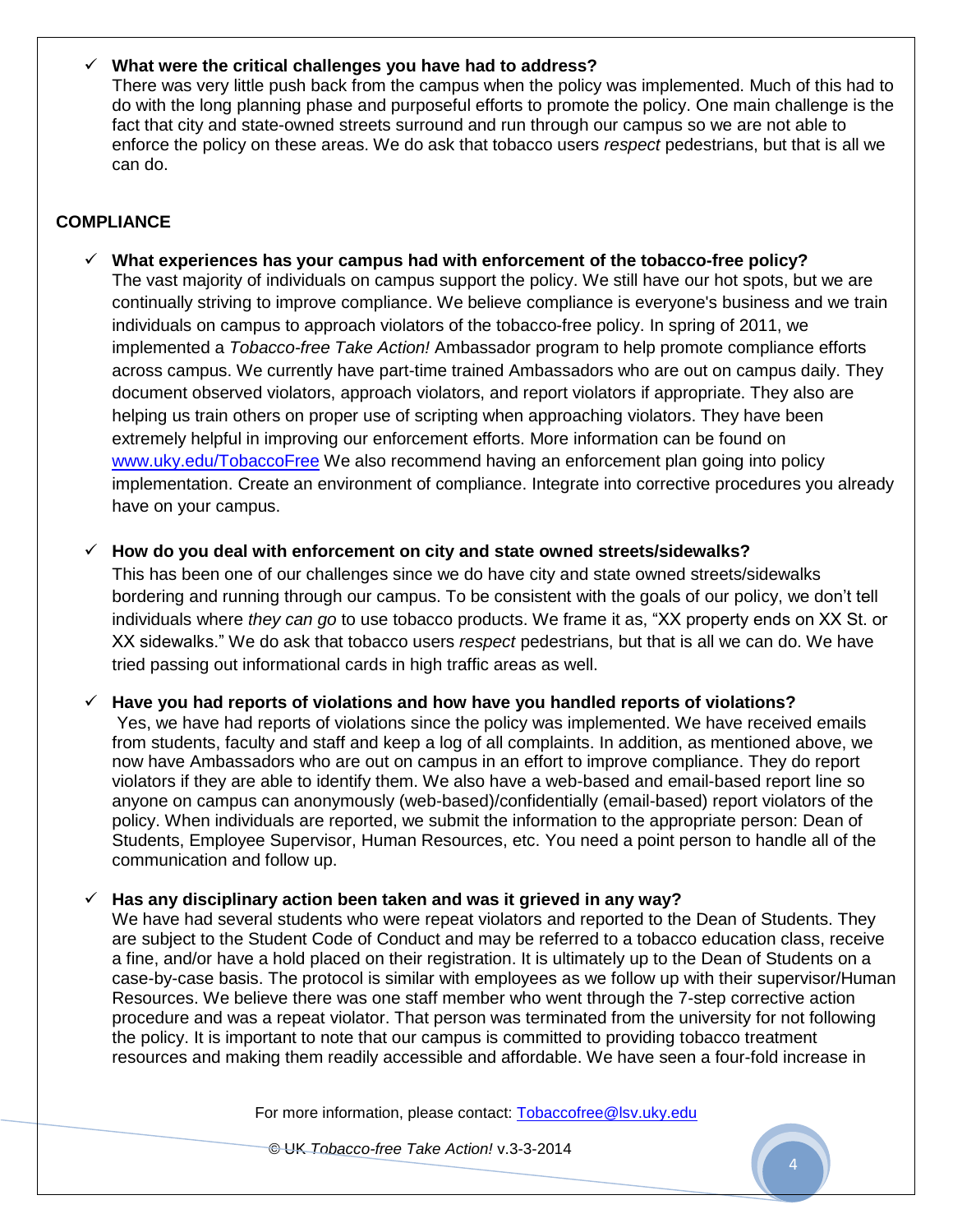attempts to quit among employees, students, and sponsored dependents since the policy went into effect in November 2009.

#### **How do we promote compliance of the policy once implemented?**

We have learned that compliance is an ongoing process. Our main goal is for people on campus to realize that compliance is everyone's business. We train individuals to use scripting when approaching violators of the policy. This firm, polite and compassionate approach has been very effective. We also have our report line for individuals to report violators of the policy. In addition, it is imperative to be in constant communication with building supervisors, deans, Human Resources, Student Administration. It is a team effort!

#### **What is the** *Tobacco-free Take Action!* **Ambassador program?**

The premise behind the Ambassador program was to promote visibility and good will. Ambassadors provide education about the policy and tobacco treatment resources available on campus. In addition, they help with web updates, social media campaigns, data collection, reporting violators, and monitoring of the report line. For more information, you can read about a pilot of our program here: <http://www.ncbi.nlm.nih.gov/pubmed/23936747>

# **TOBACCO TREATMENT**

 **Does the campus provide smoking cessations programs for faculty, staff, and students?** Yes, UK offers an abundance of resources to help people quit and/or to manage their nicotine cravings while on campus. We made this a priority and have seen a 4-fold increase in use of tobacco treatment since policy implementation. See the *Quit Here* tab on our website [www.uky.edu/TobaccoFree](http://www.uky.edu/TobaccoFree)

For more information, please contact: Tobaccofree@lsv.uky.edu